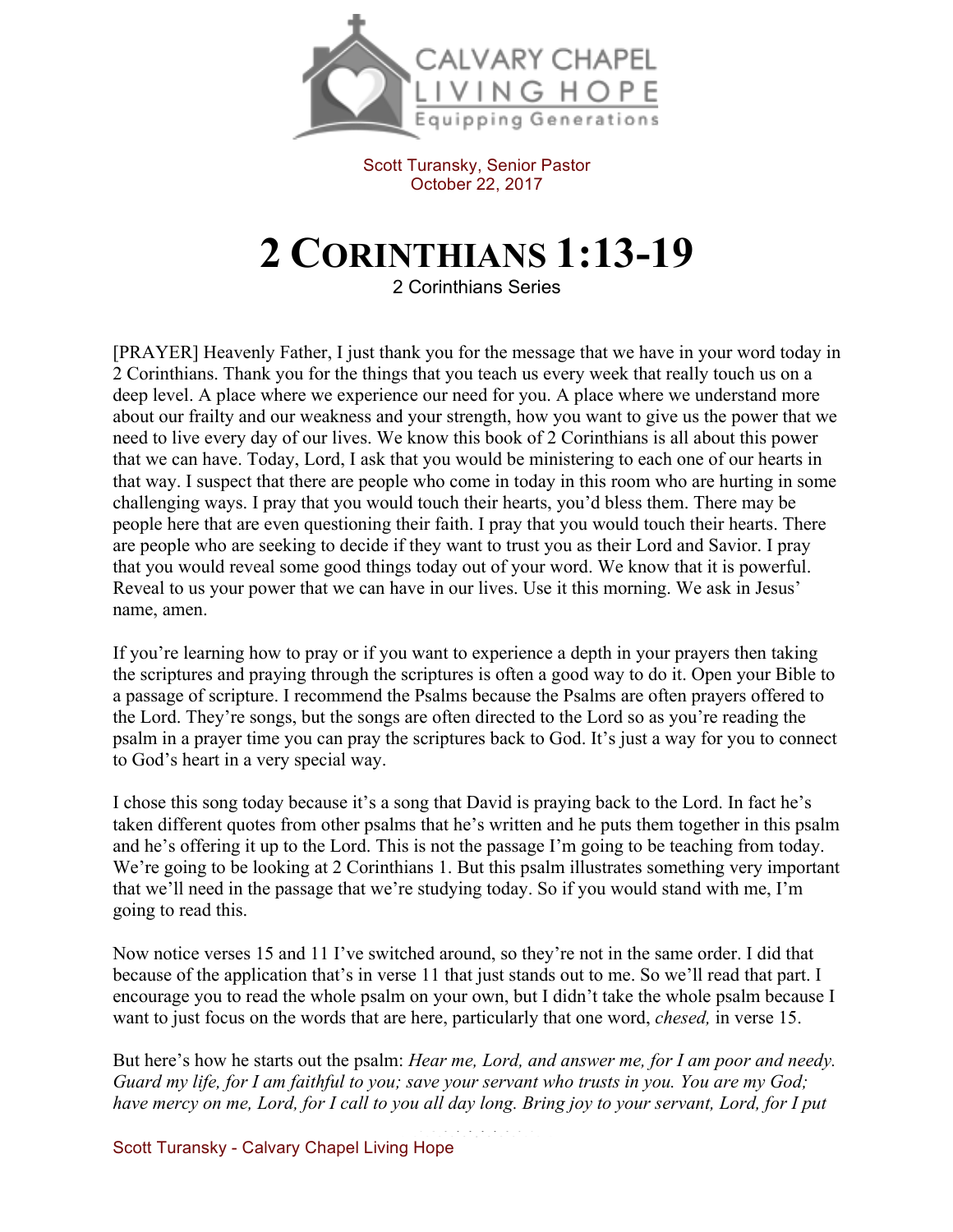*my trust in you.* Oh what a beautiful prayer. At the end of the psalm at verse 15 he says – *But you, Lord, are a compassionate and gracious God, slow to anger, abounding in love and chesed.*  That's that word *faithfulness.* It's translated *faithfulness*. We don't know how to translate the word really. I'll describe that more. But it's translated here *faithfulness, chesed.*

And then verse 11 I think is the apex of the psalm, which reminds us of what we need to be doing as we come before the Lord. *Teach me your way, Lord, that I may rely on your faithfulness; give me an undivided heart, that I may fear your name.* Wow. We can go home after that. I mean it's just so valuable and powerful. I just love that psalm and what God wants to do in our lives through it. You may be seated.

In the book of 2 Corinthians Paul is writing to the Corinthians and at first in the passage he is defending himself because there are some people in the Corinthian church who I don't know whether they're believers or non-believers, but they're challenging Paul's integrity and they're saying, "Look, he said he was going to come and he didn't come." Because Paul for some reason had to change his plans or something. "He said he was going to come, but he didn't come. And so he must not have integrity." In fact they went further to say, "His God must not have integrity either. He doesn't keep his promises and Paul doesn't keep his promises either." So Paul defends himself in the first part and then he looks at the promise.

So last week we looked at Paul's defense of himself, about how his conscience demonstrated. If you look at verse 12 there the verse says in your Bible – *my integrity and my godly sincerity are validated by my conscience.* So we took that apart. Is the conscience helpful, not helpful? How do we understand that? That was last week. Being attacked in this integrity and Paul defending himself.

He continues to defend himself in these next verses starting in verse 13. He says this: *For we do not write you anything you cannot read or understand. And I hope that, as you have understood us in part, you will come to understand fully that you can boast of us just as we will boast of you in the day of the Lord Jesus.*

*Because I was confident of this, I wanted to visit you first so that you might benefit twice. I wanted to visit you on my way to Macedonia and to come back to you from Macedonia, and then to have you send me on my way to Judea. Was I fickle when I intended to do this? Or do I make my plans in a worldly manner so that in the same breath I say both "Yes, yes" and "No, no"?*

See, Paul is defending himself. He's saying, "Look. I wanted to do this. I wanted to do this twice. I intended to do this. This is what I wanted to do." Now obviously there's a little conflict going on here, but I just want to suggest that Paul handles it well in that he gives them more information graciously.

You know sometimes when we're attacked or in a relationship, even a marriage relationship, someone in the marriage says something and you feel attacked. Instead of explaining yourself you start getting into defensive angry mode here. That's not what Paul does. He just describes here's what I wanted to do, and I wanted to do this and I intended to do this. So he doesn't enter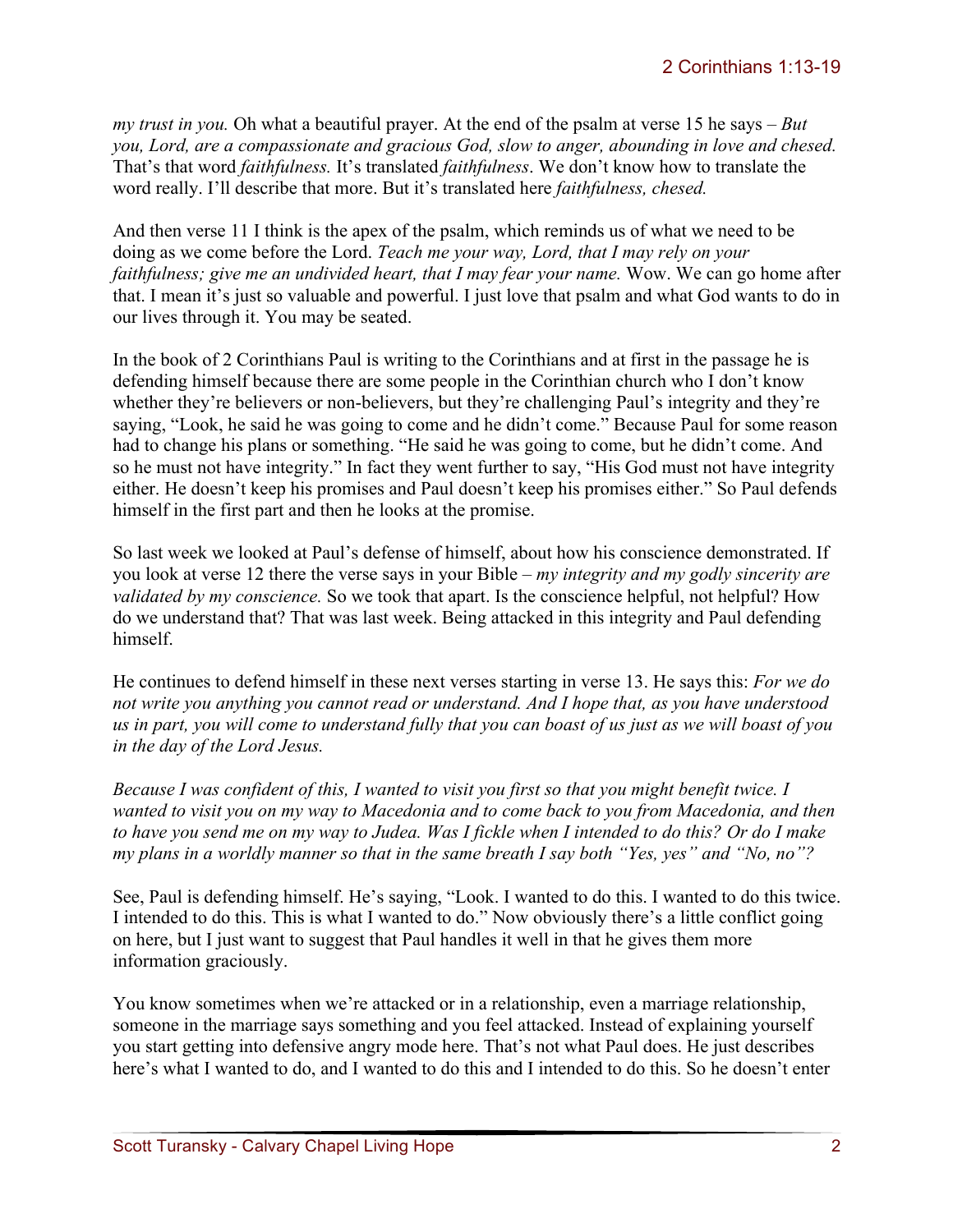into this defensive angry mode. He just explains a little bit more about what was going on in his heart.

I would suggest those of you who are married might want to practice this idea of sharing more information about what's in your heart. When I'm working with a couple in their marriage or pre-marital counseling, I suggest they do what we call narrating life. Basically what you're doing is you're telling people what's going on in your heart so they know. Because the other person is wondering, "What is he thinking?" or "What is she thinking?"

So just take the example of driving down the road. He's driving the car. And to narrate means "I'm going to turn at this street here because I want to check out what's going on in that building if they're still building that building over there." Instead of her wondering, "Why are they turning here?" So there's some narration going on. Or "I'm going to come home a little bit late because I have to stop by the store on my way home." Instead of wondering, "Where is he?" or "I'm going to go to bed at 9:30." All that is narrating life. When you narrate life for someone else they get a picture of what's going in your heart and they're able to understand. It just works better.

In a good relationship there's a lot of communication going on. Like Paul is doing here. He is narrating life. I would suggest you want to look at ways to do that in order to keep your relationship strong. Let me tell you what I'm thinking. The "let me tell you what I'm thinking" kind of statement that Paul is making here is good for the relationship between him and the Corinthians. So that's what he's doing for them. He wants to share that with them.

Now the Corinthians because they're attacking God and His character and the fact that He doesn't keep his promises, Paul now is going to launch into some guidance for them so that they understand this idea of God keeping His promises.

In order for you to understand what is yet to come, I need to explain a cultural practice that existed in the day that has to do with this "yes, yes" and "no, no". Because you're going, "What's all that about?" You'll see that repeated down in verses 18-20, which we're going to look at in just a moment, the idea of "yes" and "no".

In Jewish tradition the religious leaders suggested that people are so fickle today that they say "yes" and they say "no," so you want to make your word valuable. When you say something, you want it to mean something. So what you need to do (and this was their practice), you need to swear on something. You need to say, "Yes. I swear on Jerusalem," or "I swear on heaven," or "I swear on earth," or "I swear by the hairs on my head." Something like that. I swear on something to make your word sound more powerful and meaningful so that people would know that you mean what you say. That was kind of a current tradition at the time.

Well Jesus came along on His Sermon on the Mount and He challenged them on that. When it came to the Sermon on the Mount He said, *"Again, you have heard that it was said to the people long ago, 'Do not break your oath, but fulfill to the Lord the vows you have made.' But I tell you, do not swear an oath at all: either by heaven, for it is God's throne; or by the earth, for it is his footstool; or by Jerusalem, for it is the city of the Great King. And do not swear by your head,*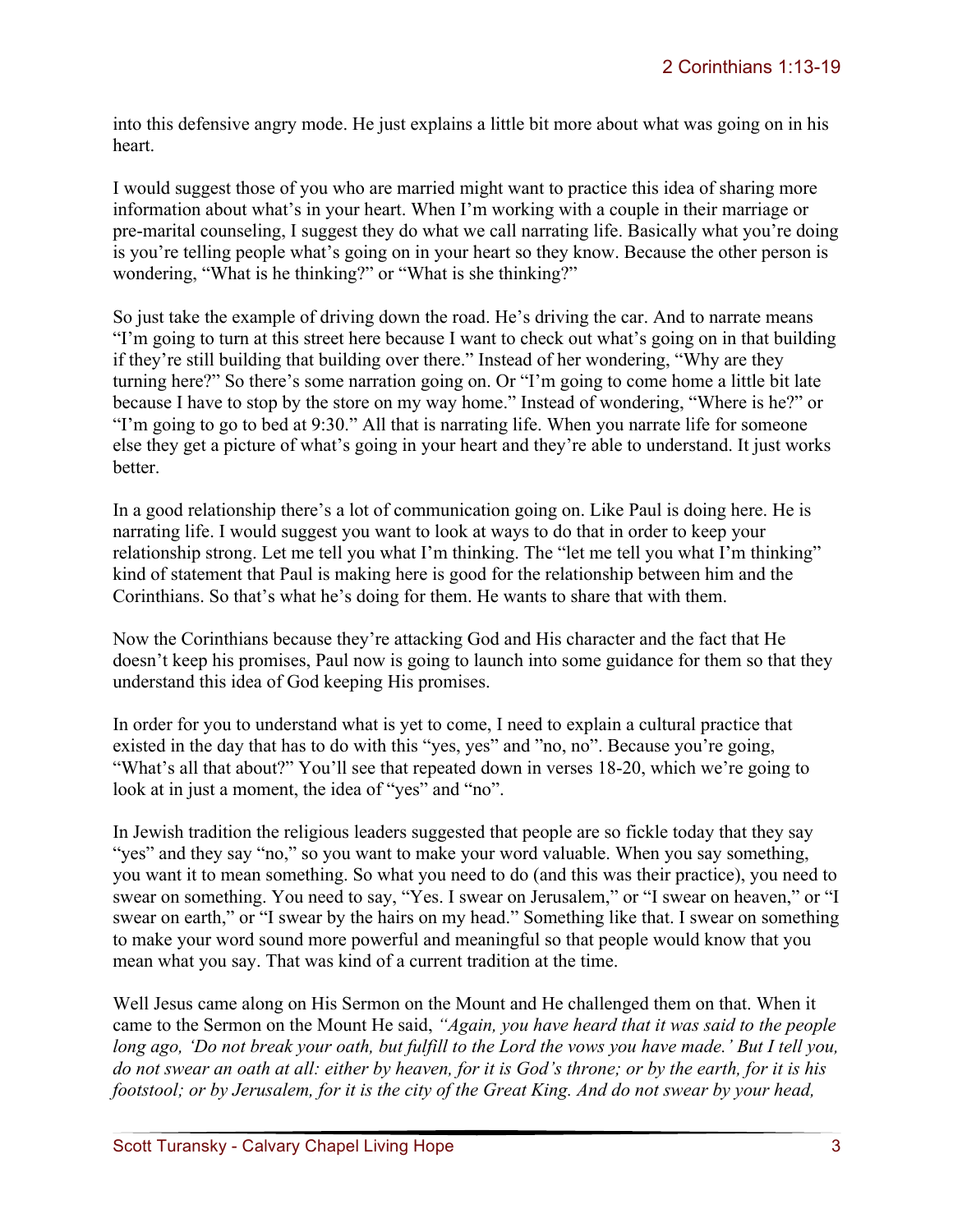*for you cannot make even one hair white or black. All you need to say is simply 'Yes' or 'No'; anything beyond this comes from the evil one."* 

Just say "yes" or "no" because "yes" and "no" need to mean something. Does your word mean something? When you say "yes" or you say "no," does that mean something to you? Or are you in the habit of saying "yes" to some things and then don't do them or "no" to something and then you end up doing it. So when you say "yes" and when you say "no," Jesus is saying, let your "yes" be "yes" and your "no, no". That's how we need to operate in life.

Now Paul says, "Am I the kind of person that says, 'Yes, yes,' and 'No, no'?" In other words do I add a double yes and double no to show you that I really mean business? No. I don't need to do that. I'm not fickle like that.

You have to ask the question why didn't God reveal to Paul that he wouldn't be able to go? Because Paul said he was going to go and then there was a change of plans. Something happened. We don't know exactly what happened, but he couldn't keep up with his word. Wouldn't it be great if God revealed His game plan to us or His master plan so we knew exactly what was going on? I don't think so. I think God doesn't do that because if we knew everything that was going to happen in our lives, we wouldn't need to trust God, would we? We wouldn't need to reveal that personal relationship with Him so He could guide us along the path of life. We would just know what it is and we would just trust in the plan instead of in the person.

God wants us to trust in Him. So our plans do change. That's why in James 4, talking about the same issue that Jesus is talking about here, that Paul is talking about in 2 Corinthians, in James 4:15 James says to the people, "You don't tell people I'm going to go in this city or in that city or I'm going to buy or I'm going to sell. Because you don't know what tomorrow will bring." You need to say, "If the Lord wills, I will do that," because we always submit our ideas of "yes" or "no" to the will of God. That's what we need to do. So that's what Paul now is addressing.

You just have to understand the background here. Paul now is going to come in and he's going to say, "Does God say 'yes' or 'no'?" No. God says "yes" because God's favorite word is "yes."

Let's read on in he passage. In 2 Corinthians 1:18 – *But as surely as God is faithful, our message to you is not "Yes" and "No." For the Son of God, Jesus Christ, who was preached among you by us—by me and Silas and Timothy—was not "Yes" and "No," but in him it has always been "Yes."* God's favorite word is "yes."

My granddaughter, Sahlor, I was pushing her on the swing this week and her favorite word is "do it again." Then she says, "Let's play rough," so I was playing rough with her. She would jump on me on the couch and then I would pick her up and throw her into the cushions of the couch. And you know what her favorite words are? "Do it again." My intent was I'm going to do this until she stops. She doesn't stop. She will continue this forever. "Do it again, do it again, do it again." Her favorite words are "do it again."

God's favorite word is "yes". That's a really powerful word in the English language, isn't it? Yes. You apply for a mortgage: Yes, you're approved. You apply for a job: Yes, you're hired.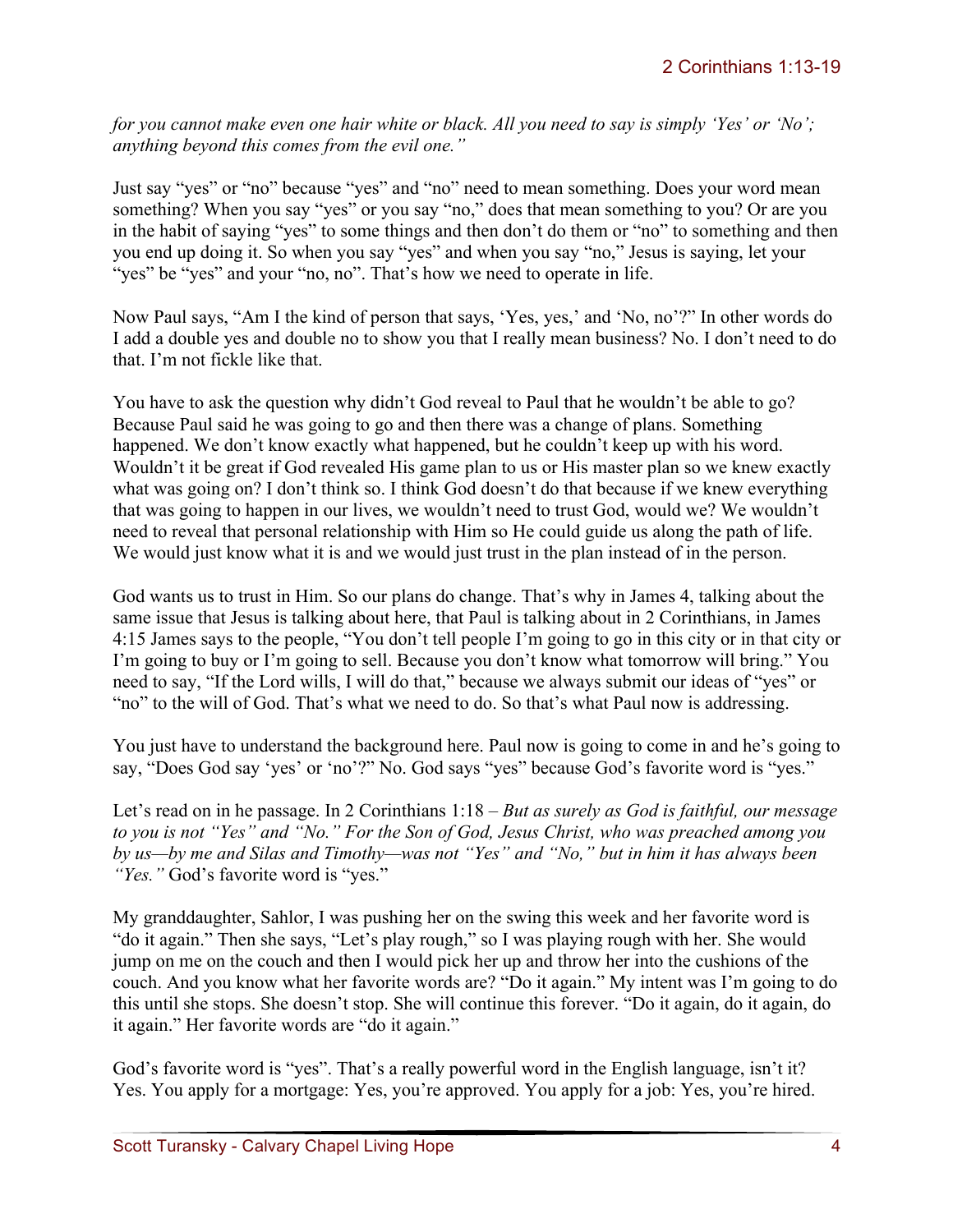Last week I listened to the story of Tim proposing to Margie. If you ever get a chance to hear the story, first of all you've got to allot about thirty minutes for Tim to tell you the story because this is the most elaborate proposal I've ever heard in my life.

Tim first of all doesn't even tell her that he's in town. She thinks he's gone back to New Jersey, but they're in St. Louis. He takes her on a scavenger hunt where she keeps finding clues, visiting mentors who are giving her letters and gifts and all kinds of things. Finally then back to St. Louis (this is after hours of traveling around the scavenger hunt) she's following 4,000 rose petals to get to this certain place. I'm jumping ahead in the story, there's so much involved in the story it's unbelievable. I can't believe you put up with all of this. It must have been so traumatic to wait all this long. Finally Tim is waiting at the end of all of the rose petals and first he pauses and there's this long uncomfortable pause and then he says, "Will you marry me?" And what do you think she says? Yes! That's right. She says yes.

It's such a powerful word. I just want to encourage you. Last night I wanted to watch the Yankees game. My wife and I don't have a TV and every once in a while I like to watch TV, so I texted my friend Ed. Will Ed even have his phone on him, I don't know. I texted Ed, "Can I come and watch the Yankees game?" I know that he is watching it. You know what he says? "Yes." I go, "Oh yes." It makes you feel good, doesn't it? Yes! Not just that I get to watch the Yankees, but that there's this "yes" that's His favorite word that God loves to share with us. It's His favorite word. "Yes."

Let me just challenge you. Think of ways to say "yes" more. Let's say you're typing on the computer and your son comes to you and says, "Dad, can I…" instead of saying, "Wait a minute. No." How about, "Yes. Give me fifteen minutes to finish this up." Let's start with the word "yes". Young people, I'd encourage you to do the same thing. If someone comes to you, you might have some hesitation, but the first word out of your mouth could be "yes". Say "yes" as much as possible because it just builds relationship. Then you can come back and you can modify it or change it.

In our office when people call up at the National Center for Biblical Parenting, all of our staff is trained to try to say "yes" first. Then we modify it if we have to. Many times we can say "yes". But we even use that word. "Yes, we can help you with that." The word "yes" is just a powerful word and God uses it when it comes to this idea of promises. So Paul is now taking that idea of "yes" and saying, "God is faithful."

If you are here today and you're wrestling with your faith and you need a little bit of a stamp of integrity on your faith, you're going to hear that from this passage today. Because God is saying there's a "yes" stamped on that applies to your life. In Him it has always been "yes". Wow. For no matter how many promises God has made, they are yes in Christ. So there's this stamp which is Christ.

Now verses 21 and 22 we're not looking at today, but there's also this other stamp of the Holy Spirit. It's even mentioned that He's a stamp right here in verse 21. We'll come to that next week. But right now we're talking about this stamp of Christ.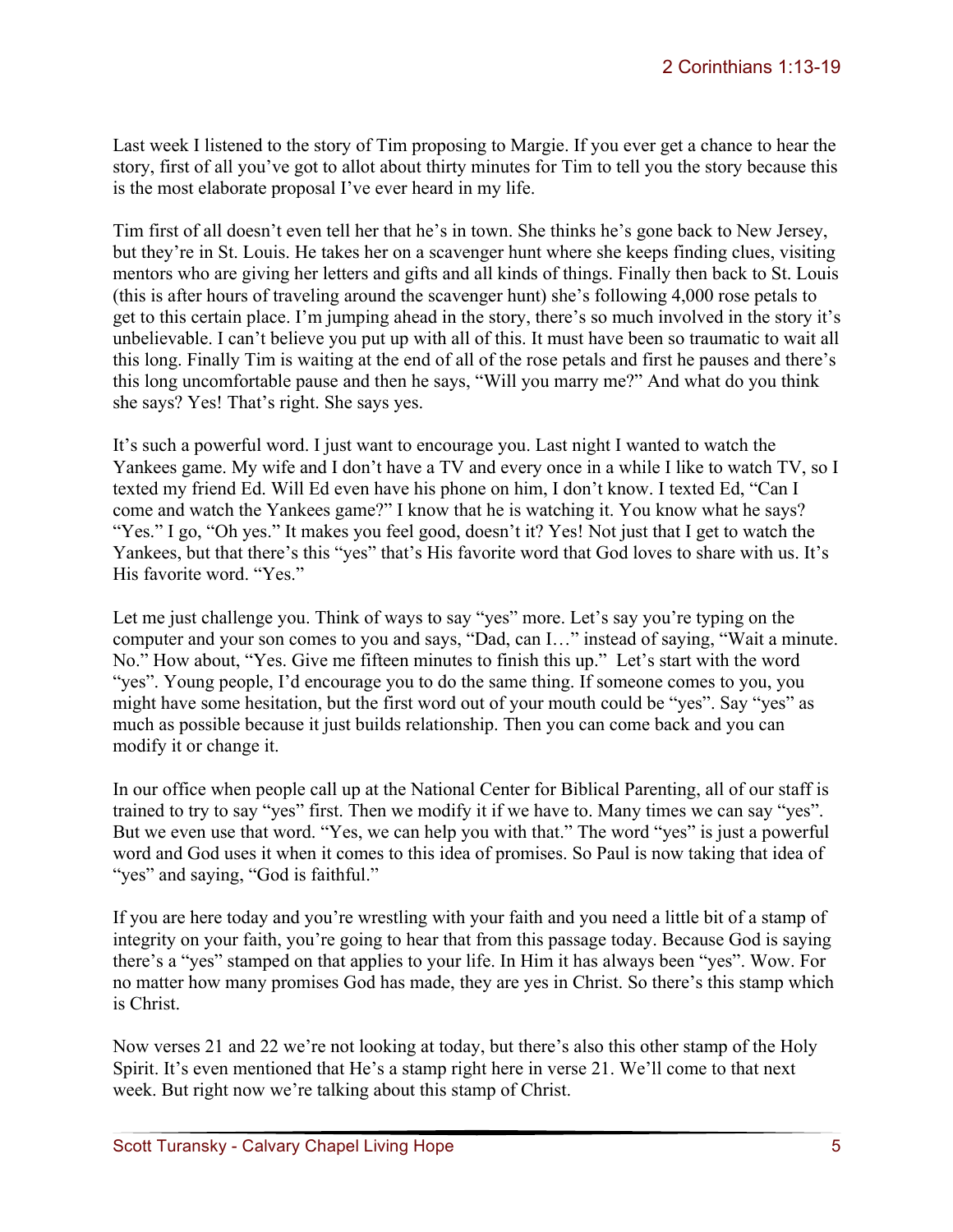You see Christianity stands apart from any other religion. There is no other religious leader that died for our sins and was raised again on the third day. There is no other one. That is the stamp of the credentials that God has a promise for us, that we serve a risen Lord. That is powerful. It is the "yes" in Christ that we enjoy. Lots of promises that God gives to us. It's a "yes" in Christ, and so through Him the "amen" is spoken by who? By us to the glory of God. The promises are "yes" and our word is "amen".

I know in our church we're learning to be a little more expressive in our worship. But when somebody says, "Amen!" I know that's like "sic 'em" to a dog. I'm ready, yes, let's go because we're on right track here. Amen? Yes! Okay. We'll work on that a little bit.

Now what we're seeing here though is in the promises of God there is a yes that God gives us that there is a promise stamped on in our life and then there is this "amen" that comes from our heart. The "amen" is this "I agree". The amen says "may it be so." That's the idea. Or "I agree with that." So there's this very powerful statement that yes, I agree with the promises of God.

God loves to say "yes", but I want to address the very important question today that maybe some of you are feeling that you feel that maybe God has said "no" to you. You want something really passionately and for some reason it isn't coming about. You feel like "God, if you just understood how important this is to me." So you plead with the Lord, "Lord, maybe you don't understand this. This is really important to me. Let me tell you how important it is to me." So we come before the Lord, "Lord, this is something I really want," yet it doesn't come to pass. At that point where you get to that place where "God, why aren't you giving me what I want?" you're at a very important point in that moment. You're at a point where you're either going to give up the desires or you're going to give up the Lord. There are people who actually leave the faith because they don't get what they want. So they end up saying, "Well God must not love me because He didn't give me what I wanted."

That point is a really important point that we must understand. Because it's in that point that we are able to move from our desires to the desires of God. Sometimes the desires we have need to be adjusted for whatever reason. I can't explain why God is doing what He's doing or the things that are going on, but I do know that He is working and He is good and He's got a plan and things are going forward. Sometimes my desires aren't in line with that and I must give those up, so that point is a very important point in our lives. Our God is faithful. He has promises that He gives us. I want to hold onto those promises, but the promises aren't promises like, "I'll give you whatever you want." I'll make you feel good." Those aren't promises of God. Sometimes we experience suffering and challenges.

There are lots of promises that God does give us. He promises that He hears us when we call. He promises to be near us. He promises to be faithful. He promises that this hurt will end. He promises that when we seek Him He will transform our hearts to desire more of Him. He will not leave us in the misery of our disappointment because He has not finished the word He started in us. He will assure us of His love as we invite Him into the struggle we feel.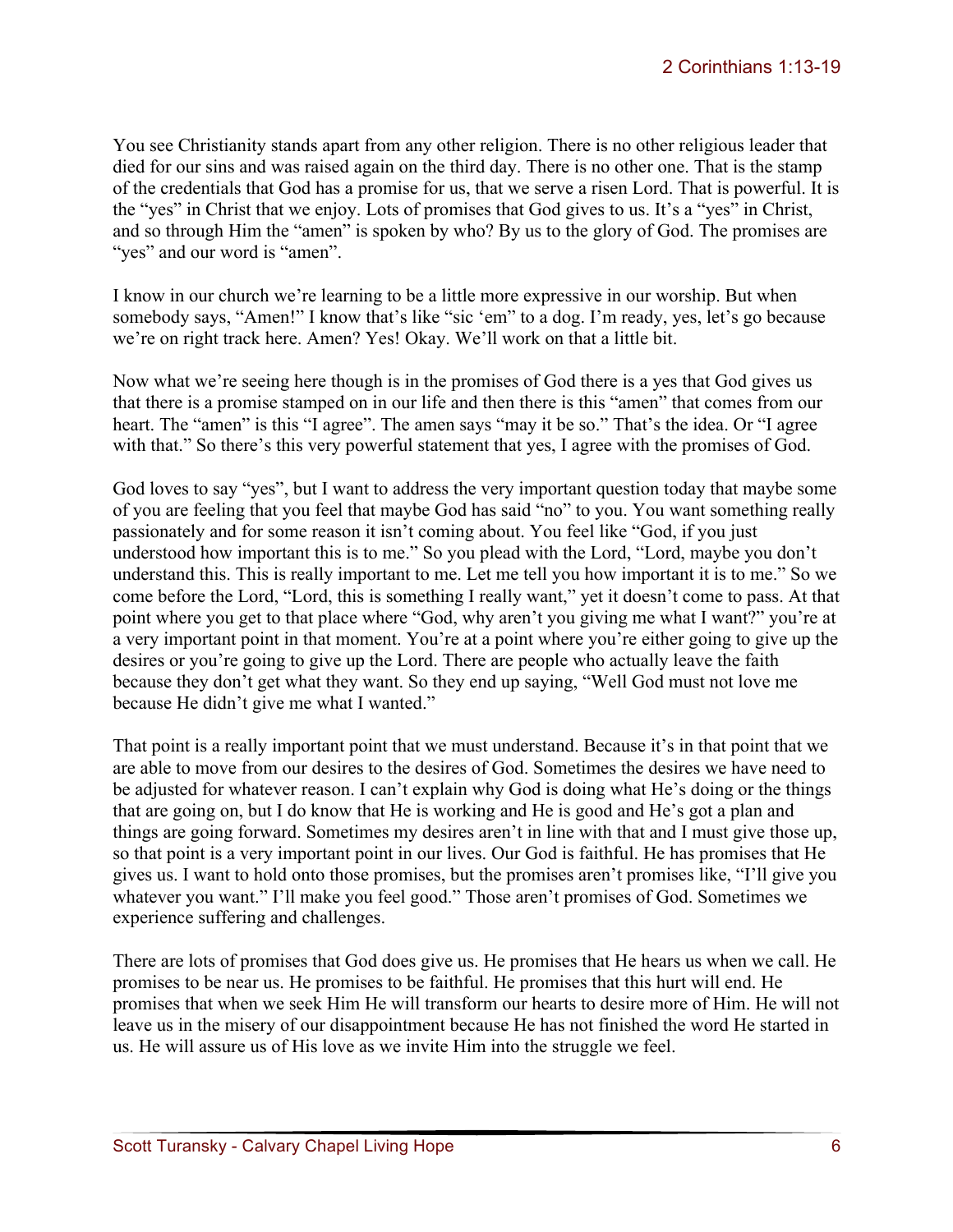God has made these promises that become these pillars for our faith that we can rely on, but they sometimes coincide with our desires. We have to be willing to leave our desires and follow the plan that God has for us. Wow. That's big. Because just because you want something doesn't mean it's the best thing for you. When things don't happen the way we like, it often creates space in our lives for more of God and His blessings. When things don't happen the way we like, it often creates space in our hearts and our lives for more of God and His blessings. Because God is maneuvering and He's changing and He's working deep inside of us in a strategic way.

Maybe you've seen the little booklet *365 Promises of God.* One for every day of the year. There's a man named Herbert Lockyer. He's written a number of these books that analyze the whole Bible and take all of this or all of that. He's identified promises in the Bible. He's identified 7,457 promises in the Bible. I did not check him. I did not count them to see if that's actually what's there. But that seems to be a lot of promises to me  $-7,457$  promises is a lot of promises.

As I was thinking about it this week, I was just thinking about some of the promises that God gives to kids. I just love children. Here's five promises that God has for kids. One: God will love you forever. Two: God will comfort you. Three: God will never leave you. Four: God strengthens you. Five: God sends His angels to protect you. I love that. God has promises for kids and I think we should teach our children the promises of God so that they have something they can rely on and God can use them in a great way in their lives.

But do you see the word up in the upper left hand corner there? The top is Hebrew, *chesed*. The bottom is the transliteration. We don't know really how to spell it. It's a Hebrew word, so we can spell it however we want. It's h-e-s-e-d. They put the *C* on because it's a guttural sound – *chesed*. And we don't really know how to translate this word *chesed*. Because it means something to do with the faithful of God and His mercies and based on some form of commitment that He has.

This is the commitment kind of love that God has. It's illustrated in the story of calling of Abraham in Genesis 15. In those days they made covenants or commitments. If you want to enter into an agreement of borrowing money or selling of land or something, you'd enter into a commitment or an agreement. Those happen in different ways. One of the ways you do it is you take off your sandal and you'd exchange sandals with somebody. I don't know what that's going to do for your pair of feet or shoes or whatever, but that's one way they do it. Or you give something to someone that is of value that you have as a collateral that really represented not so much something of value, but your word. So your word was stamped with some kind of a contract if you made a commitment.

But if there's a really big commitment that two people were going to make together, then they would do something like this. You'd take an animal like a goat and you cut the animal in half. You put half over here and half over here and you'd walk through it and agree together, shake hands that we're going to agree and if one of us violates the covenant, may we be like this animal that has been split in half. That's how they would design or ratify a contract or a covenant.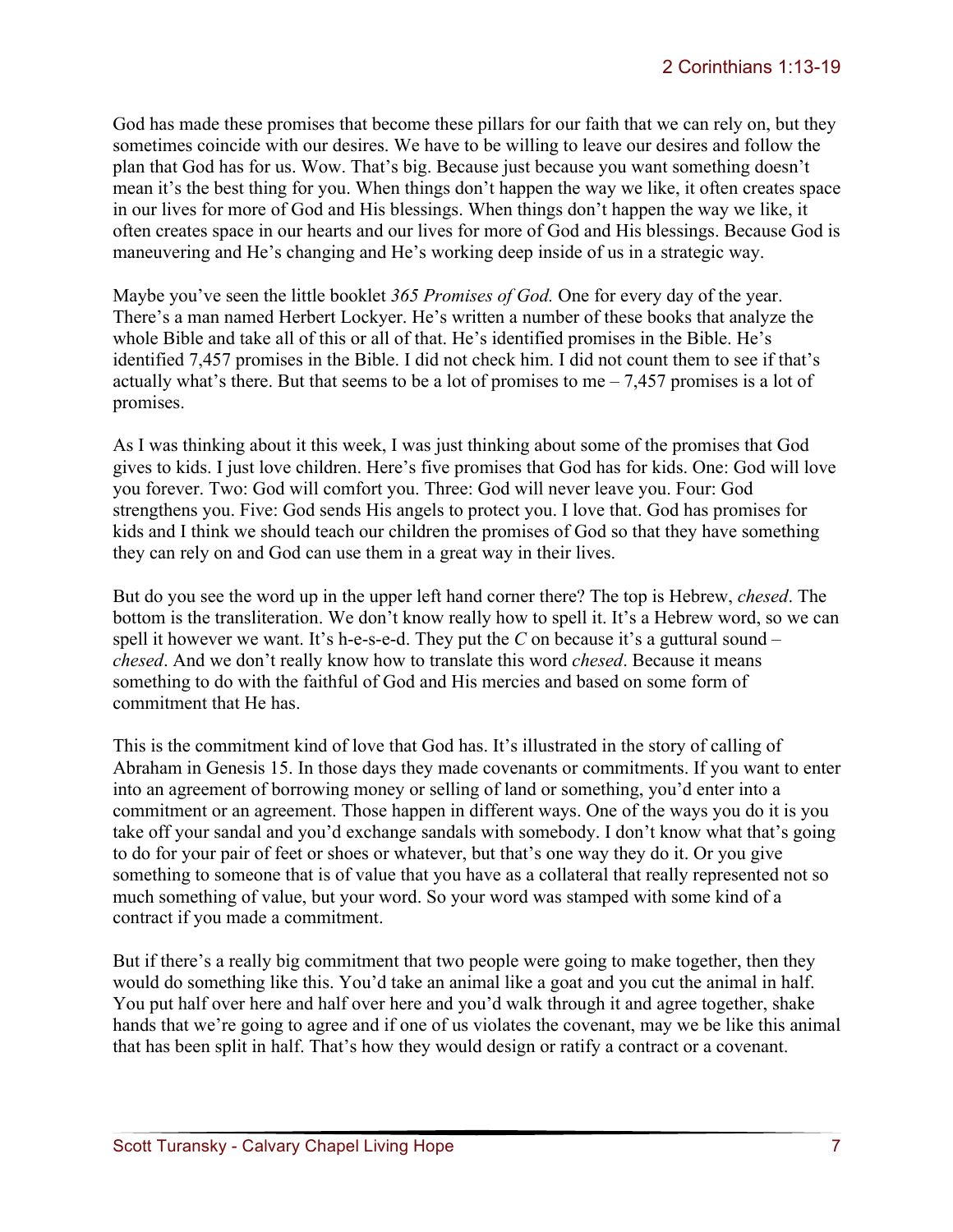Beautiful story in Genesis 15 where God says to Abraham, "Abraham, I'm going to make your name great. I'm going to give you descendants that are as great as the stars of the sky or the sand on the seashore. And then it comes time to ratify the covenant. So I want you to take a heifer (which is a cow), a ram (which is a sheep), and a goat and I want you to split all three of them in half. Put half over here, over here." That in itself must have taken some time for Abraham to do that, to butcher three animals. "I want you to take a pigeon and a dove and you don't have to split those, just put those on the other side to create a path between them." Obviously this is a very important covenant that they would walk through so they would ratify the covenant.

But here's what happens in the story in Genesis 15. At the end of the day, first of all Abraham is trying to keep the birds of prey away, it says in the passage, but at the end of the day God puts Abraham into a sleep. It's dark and God Himself like a torch walks through the path on His own back and forth. You know what He's saying? He's saying, "There is no commitment on your part, Abraham. This is an unconditional covenant that I am making with you. I will be faithful to you no matter what happens in your life."

There are some of God's promises that are conditional. Deuteronomy shares those. If you do these things then this is what will happen. But in this case there's this unconditional covenant and this represents the *chesed* of God. The compassionate commitment, love that one might have before God that God has for us. It's just so amazing. Talk to any Jewish person today and ask them about this word *chesed*. What does *chesed* mean. They might have a hard time explaining it, and often they explain it as compassion that we have for others now, but it's based on this sense of covenant faithfulness. That's the best way that I can imagine translating it. It's a love that most people don't understand today. A lot of people don't have that kind of covenant faithfulness even in a marriage relationship today. Very powerful to understand *chesed* and that's what we rely on when we come before the Lord and understand who He is and what He does.

Let me show you some places where *chesed* is used. Psalm 26, a Psalm of David. He writes these words: *Vindicate me, Lord, for I have led a blameless life; I have trusted in the Lord and have not faltered. Test me, Lord, and try me, examine my heart and my mind; for I have always been mindful of your chesed.* I have always been mindful of your covenant faithfulness, your relationship you're initiating with me, all those things. It's translated here *unfailing love.* Kind of a weak translation, but how are you going to translate such a word that has so much in it? So they translate *unfailing love and have lived in reliance on your faithfulness.*

Here's another psalm. You'll recognize this one. It's Psalm 23. It uses *chesed* in this psalm as well. *You prepare a table before me in the presence of my enemies. You anoint my head with oil; my cup overflows. Surely your goodness and chesed.* This is this covenant faithfulness, this love that God has that brings us into line with His faithfulness into your lives. It says it *will follow me all the days of my life, and I will dwell in the house of the Lord forever.* 

This word *chesed* is what Paul is referring to, I believe, when he's talking about this "yes, yes," "no, no". God ratifies all His promises. He does everything that He's going to say and those promises are very important for us in our lives. We trust in Him, we enjoy Him, and we must rely on Him.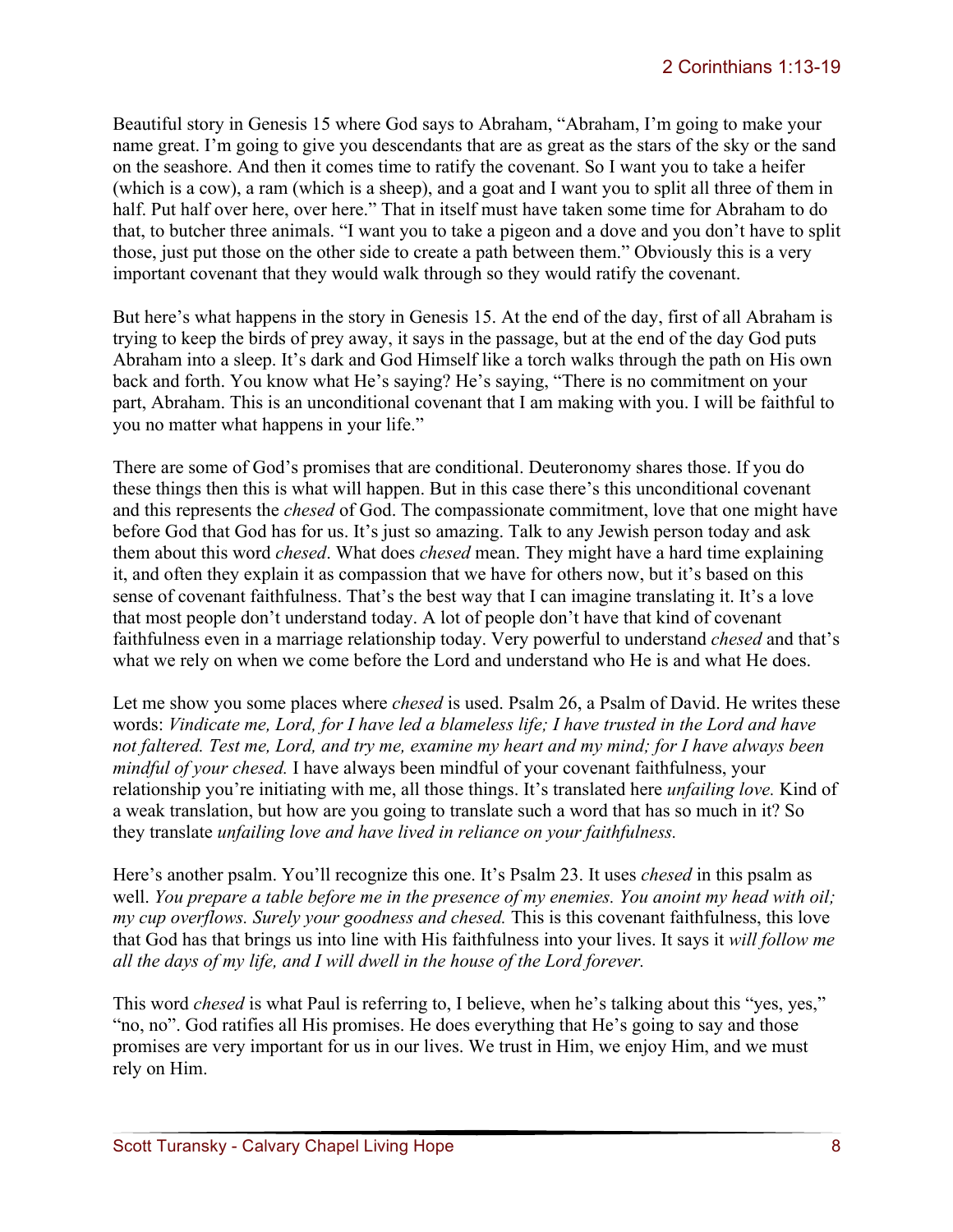The problem happens with the promises of God when your desires get in the way. When our desires start to creep up and they start to become so important to us that we aren't flexible enough to go with God's plan, then we end up feeling disappointed with God instead of allowing God to turn that situation into something really good in our lives. Flowing with God and His plan is far more important than getting our desires. When we get our desires going, we can be rather demanding, can't we? We can start telling people what we're going to do and we start becoming harsh with people, and the demandingness that we have creates a problem for relationships as well.

I like the story of the Captain Billy Fitzgerald of the USS Marshall aircraft carrier. It's late at night and there's a blip on the screen of another boat or whatever and a light they see out in the distance. So the captain says to the radioman, "Tell them to divert course." So the radio guy gets on the radio and he says, "Please adjust your course fifteen degrees south to avoid a collision." Pause. A few seconds later: "We suggest you divert your course fifteen degrees north to avoid a collision<sup>"</sup>

Well the captain is rather irritated at this point. So he says, "Give me the radio." He says, "This is Captain Billy Fitzgerald of the USS Marshall, the largest aircraft carrier in the U.S. fleet and I demand that you divert your course fifteen degrees south to avoid a collision." And he waits. A few seconds later the answer comes. "We're a lighthouse. Your call."

Now I want to suggest that sometimes we start pursuing life with such strong desires that we end up crashing, we end up hurting ourselves, and we end up hurting other people. We think we're justified because we're so big and we're so important. Our desires are good and they're right and they're heading for a problem. I just want to suggest that relying on the promises of God, having a flexibility in our desires is really important.

That's why I love the verse in Proverbs 3:5-6 that says – *Trust in the Lord with all your heart. Do not lean on your own understanding; in all your ways submit to him, and he will direct your paths.* Wow. *In all your ways acknowledge him and he will direct your paths.* Or often translated *he will make your paths straight.* We have to be careful about our desires. They get in the way. But that doesn't mean that the promises of God are not true.

So Paul is defending God. He's kind of getting riled up here a little bit as he's defending God in this passage and he's saying, "God keeps His promise and His favorite word is 'yes'." We can trust in the promises of God. We just need to be careful with our own desires or we get ourselves in trouble.

Would you stand with me? Let's pray together.

[PRAYER] Lord, it is with honor that we serve you. We know that sometimes we're just grateful that you do not give us what we desire because we look at our lives and we say, "Boy, if we would've gotten what we wanted, we would be in big trouble." Lord, we thank you that we can trust in you, that you're larger, bigger, stronger than we can imagine. I pray that you would give us the ability to relinquish our desires and to trust you in our lives. Lord, I ask that you would be